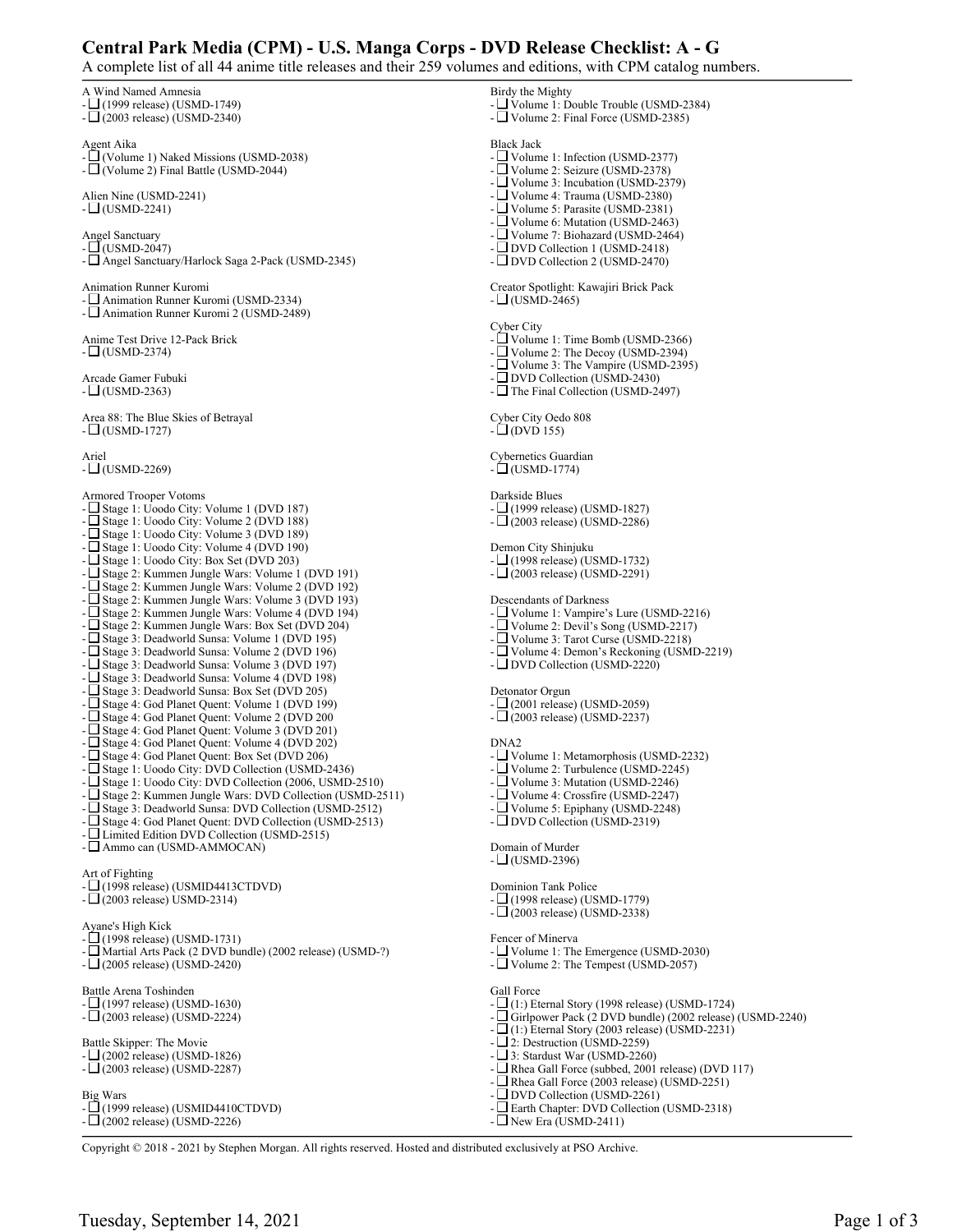## **Central Park Media (CPM) - U.S. Manga Corps - DVD Release Checklist Continued: G - P**

A complete list of all 44 anime title releases and their 259 volumes and editions, with CPM catalog numbers.

Garaga  $- \Box$ (USMD-2063) Garzey's Wing  $- \Box$ (2000 release) (USMD-1878) - (2003 release) (USMD-2284) Genocyber: The Collection  $-\Box$ (2000 release) (USMD-2007)  $-\Box$ (2004 release) (USMD-2421) Geobreeders - Geobreeders (USMD-1874) - Geobreeders: Breakthrough (USMD-2162) - DVD Collection (USMD-2186) GoShogun: The Time Etranger -  $\Box$  (original release) (DVD 105) - "Time Stranger" (2003 release) (USMD-2315) Grappler Baki  $-\square$ (USMD-1733) - Martial Arts Pack (2 DVD bundle) (2002 release) (USMD-?) Guardian of Darkness: Takegami War God  $-\Box$  (1998 release) (USMD-1748) - (2003 release) (USMD-2339) Hades Project Zeorymer - Volume 1: Separation (original release) (DVD 152) - Volume 1: Separation (2003 release) (USMD-2304) - Volume 2: Extinction (original release) (DVD 157) - Volume 2: Extinction (2003 release) (USMD-2309)  $-$  DVD Box Set (DVD 158) Harlock Saga - (2001 release) (USMD-2032) - (2005 release) (USMD-2448) Harmagedon: Collector's Series Edition  $-\square$ (USMD-2209) Hyper Speed Grandoll  $- \Box$ (USMD-2393) Ichi the Killer: Episode 0  $-L$  (USMD-2432) Iczer Reborn  $\Box$ (aka Iczer 3) (USMD-2327) Judge - (USMD-1773) Kakurenbo: Hide & Seek  $-\square$ (USMD-2500) Labyrinth of Flames  $\frac{1}{2}$ (2002 release) (USMD-2151) - (2005 release) (USMD-2422) Legend of Himiko -  $\Box$  Anime Test Drive (USMD-2370) - Volume 1: Sacred Fire (USMD-2176) - Volume 2: The Pendant (USMD-2177) - Volume 3: Sword of Seven Blades (USMD-2178) - DVD Collection (USMD-2179) Legend of Lemnear - (1998 release) (USMD-1742) - (2004 release) (USMD-2424) Legend of the Dragon Kings - Volume 1: Under Fire (USMD-2061) - Volume 2: Black Dragon (USMD-2303) - Volume 3: Red Dragon (USMD-2325) - Volume 4: Iron Dragon (USMD-2335) - Volume 5: White Dragon (USMD-2364) - Volume 6: Blue Dragon (USMD-2390) - Under Fire/Black Dragon 2-Pack (USMD-2336) - DVD Collection (USMD-2412) M.D. Geist Director's Cut / Death Force  $-\square$ (USMD-2202) Maetel Legend  $-\square$ (2002 release) (USMD-2146) - (2005 release) (USMD-2449) Mask of Zeguy  $-$  (USMD-2410) Mecha Masters: Explosive Anime Classics  $-\Box$  (box set) (USMD-2235) Munto  $-$  Munto (USMD-2452) - 2: Beyond the Walls of Time (USMD-2506) My My Mai  $-\overline{1}$  (2002 release) (USMD-1829)  $-\square$ (2005 release) (USMD-2450) Negadon: The Monster from Mars  $-$  (USMD-2520) NightWalker - (Volume 1) Midnight Detective (2001 release) (USMD-2031) - (Volume 1) Midnight Detective (2003 release) (USMD-2289) - (Volume 2) Eternal Darkness (2001 release) (USMD-2041) - (Volume 2) Eternal Darkness (2003 release) (USMD-2290)  $-\square$  2-Disc Set (2004 Release) (USMD-2467) Now and Then, Here and There - Anime Test Drive (USMD-2371) - Volume 1: Discord and Doom (USMD-2122) - Volume 2: Flight and Fall (USMD-2149) - Volume 3: Conflict and Chaos (USMD-2150) - DVD Collection (USMD-2169) Odin - (1999 release) Photon Space Sailer Starlight (DVD 153) -  $\Box$ (2004 release) Starlight Mutiny (USMD-2398) **Outlanders**  $-$  (USMD-2457) Patlabor: The Mobile Police - Anime Test Drive (USMD-2372) - The Original Series: DVD Collection (USMD-2344) - The TV Series: Volume 1 (USMD-2069) - The TV Series: Volume 2 (USMD-2172) -  $\Box$  The TV Series: Volume 3 (USMD-2174) -  $\Box$  The TV Series: Volume 4 (USMD-2257) - The TV Series: Volume 5 (USMD-2282) - The TV Series: Volume 6 (USMD-2307) - The TV Series: Volume 7 (USMD-2323) -  $\Box$  The TV Series: Volume 8 (USMD-2389) - The TV Series: Volume 9 (USMD-2409) - The TV Series: Volume 10 (USMD-2417) - The TV Series: Volume 11 (USMD-2419) - The TV Series: Volumes 1-4 DVD Collection (USMD-2272) - The TV Series: Volumes 5-8 DVD Collection (USMD-2413) - The TV Series: Volumes 9-11 DVD Collection (USMD-2414) -  $\Box$  The New Files: Volume 1 (USMD-2475) - The New Files: Volume 2 (USMD-2485) - The New Files: Volume 3 (USMD-2486) -  $\Box$  The New Files: Volume 4 (USMD-2487) - The New Files: DVD Collection (USMD-2488) Photon: The Idiot Adventures - (2000 release) (USMD-1880)  $-\square$  (2005 release) (USMD-2423) Project A-ko - (movie) (1998 release) (USMID4640CTDVD) - (movie) Collector's Series (USMD-2185) - Love & Robots (USMD-2054) - Uncivil Wars (USMD-2072) - DVD Collection (USMD-2073)

Copyright © 2018 - 2021 by Stephen Morgan. All rights reserved. Hosted and distributed exclusively at PSO Archive.